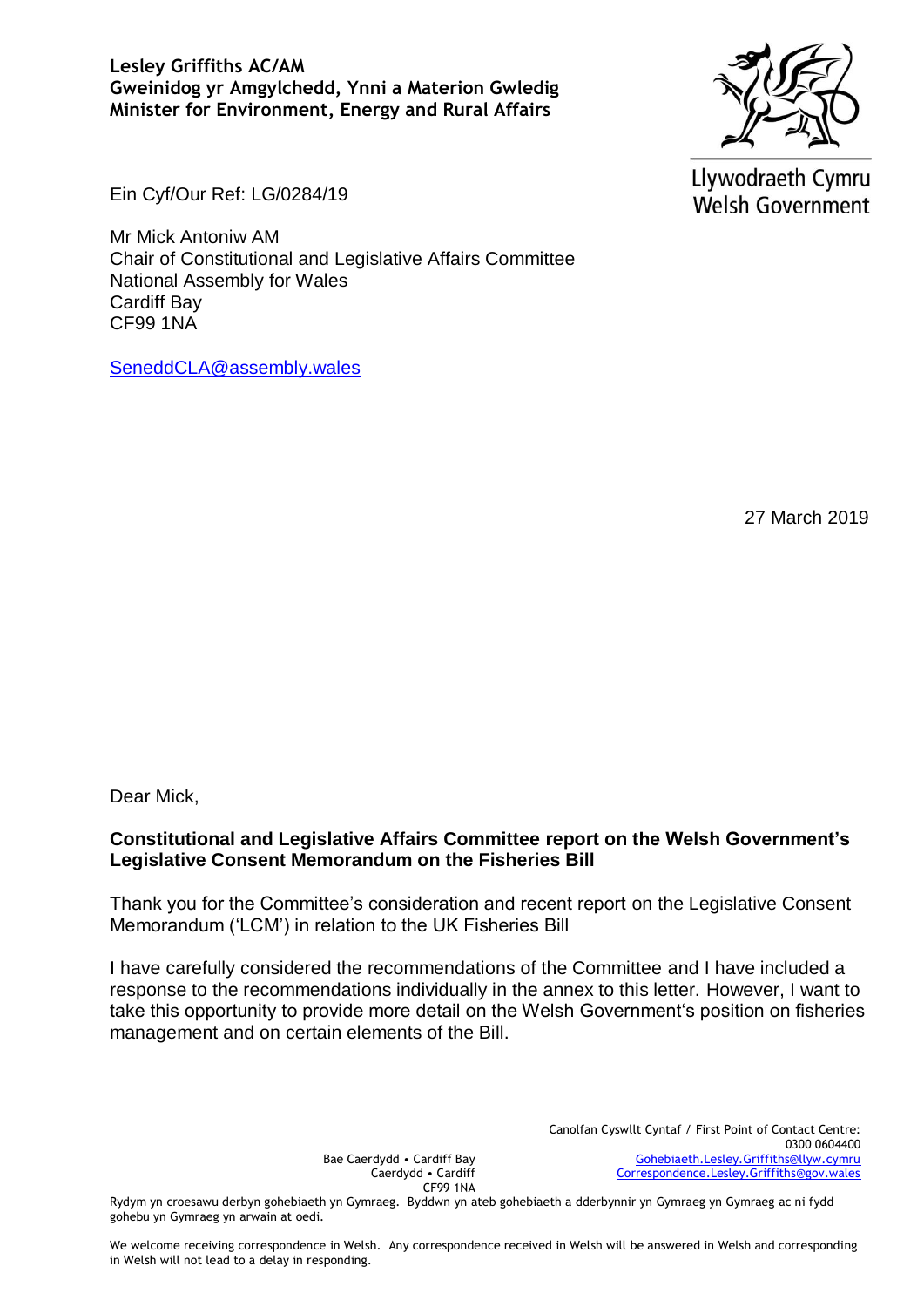### *The need for legislation and the approach taken*

The Welsh Government fully supports the UK Fisheries Bill. It enables the establishment of a clear and robust framework at a UK level for managing our fisheries, and provides the necessary powers and management mechanisms for the Assembly and the Welsh Government to deliver for our distinct fisheries in Wales, following our exit from the EU. Importantly, the Bill makes provision for the extension of the National Assembly for Wales' legislative competence in matters relating to fishing, fisheries or fish health in the Welsh zone. This is a significant change and a welcome achievement which, as you know, was a red line for me.

Until the achievement of the wider legislative competence, it would be unwise to introduce a Welsh Fisheries Bill, which could only make provisions applying to the Welsh inshore waters, whereas our fisheries management responsibilities extend out to our offshore waters.

I appreciate concerns around using a UK Bill to make provisions for Wales, I am strongly of the view the provisions within the Bill are transitional until we are able to make Welsh primary legislation. However, it is appropriate to seek these powers now to enable us to act quickly and decisively in Wales, in an uncertain future, which enables the fullest opportunities for our immediate future fisheries policy.

Alongside the Bill, we are currently drafting a range of Memoranda of Understanding (MoU) which will cement and enhance the good inter-governmental working practices we have in this subject area, including setting out an agreed dispute resolution mechanism and ways of working.

# *Fisheries Objectives and Fisheries Statements*

The Bill, as currently drafted sets out shared UK objectives for the management of fisheries. These objectives build on those contained with the Common Fisheries Policy, providing a level of consistency in our approach. These objectives therefore set the context for fisheries policy within Wales, the rest of the UK and beyond.

The Joint Fisheries Statement (JFS) will detail our policies for achieving the objectives. The JFS will reflect our approach to fisheries management in Wales which is framed, not just by the international legislation but also our unique legislative landscape in Wales including the Environment (Wales) Act 2016 and the Well-being of Future Generations (Wales) Act 2015.

I know there is a lot of interest in the contents of the JFS and also the Secretary of State's Fisheries Statement. At this stage, it is too early to comment on the contents. The Bill sets out consultation and scrutiny requirements. It also sets the deadline for the production of the first JFS.

I want to provide the Committee with reassurance the JFS will be developed in discussion with stakeholders, with pre-consultation engagement as well as the formal consultation process. This will provide all stakeholders with the opportunity to drive the contents of the JFS and as such our over arching policy direction for the following 6 years.

When we exit the EU a range of functions and powers which were previously exercised at the EU level will be exercised by the Secretary of State on behalf of the UK or exercised by Welsh Ministers in relation to Wales, the Welsh zone and Welsh vessels. Fish stocks are a shared natural resource, not just intra UK but also on an international scale. As a result a Fisheries Management Framework Agreement is needed to ensure effective management of this shared resource.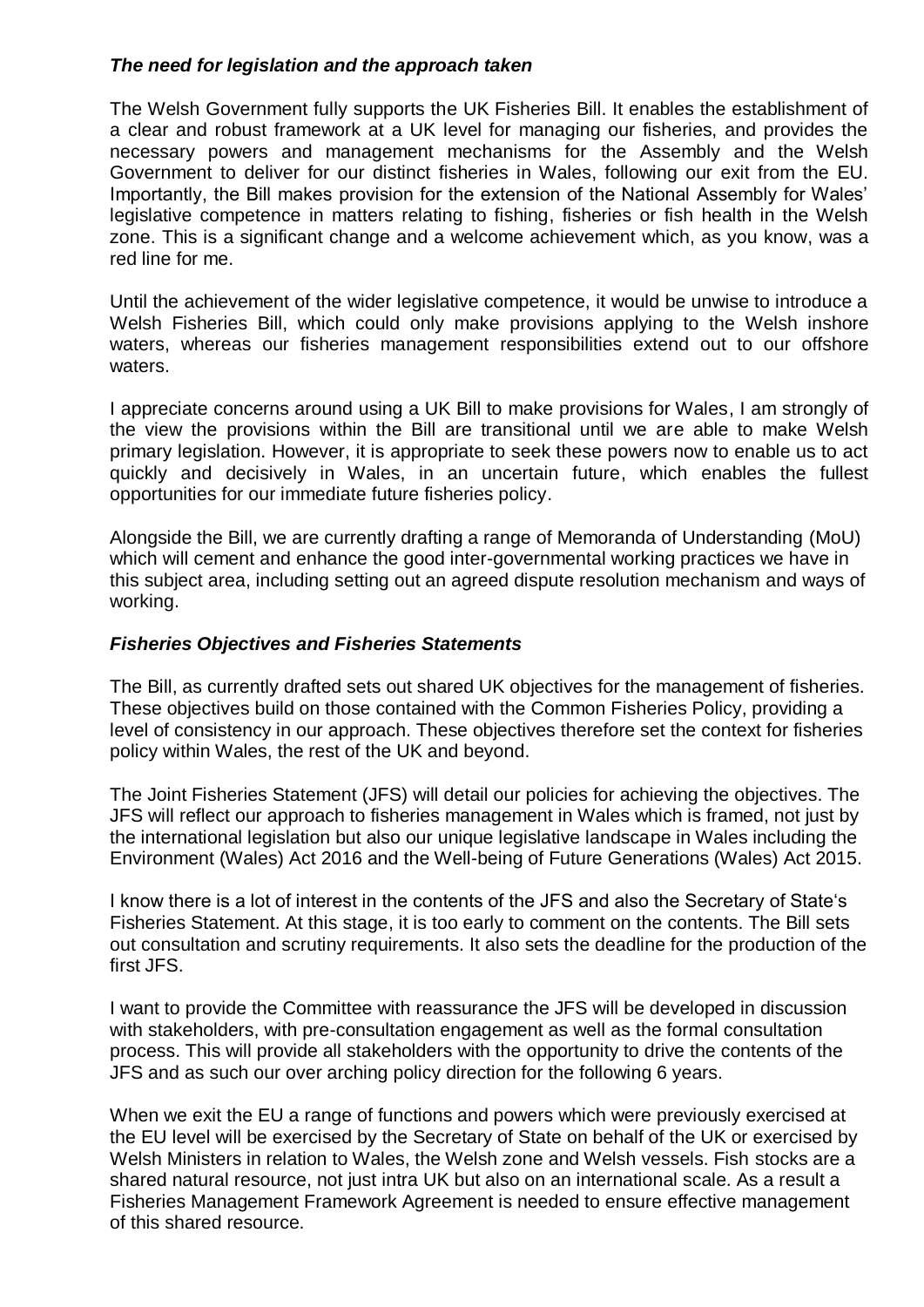The JFS provides the cornerstone of the Fisheries Management Framework Agreement. This framework will cover a range of legislative and non-legislative solutions ranging from provisions contained within the UK Fisheries Bill and retained EU legislation and will be underpinned by a range of MoUs and concordats. It will be some time before all of this Framework is in place, I will write to the Committee with further details when available.

# *Access to British Fisheries*

The Fisheries Bill consolidates and clarifies a range of legislation relating to the licensing of fishing vessels, making clear each administration is responsible for the licensing of its own vessels. The Bill revokes the automatic access of EU vessels to UK waters, reflecting new arrangements whereby access to British Fisheries will be controlled through annual Coastal States negotiations. The Bill provides powers to Welsh Ministers to license foreign fishing vessels within Wales and the Welsh zone.

However, in preparation for a possible exit before the UK Fisheries Bill receives Royal Assent, the Fisheries Administrations have introduced secondary legislation to allow us to control foreign vessels in UK Waters in the interim. Officials are considering what necessary amendments will need to be made to the UK Bill as a result of the introduction of these Statutory Instruments.

Whatever the mechanism, the practical administration of foreign fishing vessel licensing will be undertaken by a Single Issuing Authority (SIA). The SIA will provide a single point of contact for foreign vessels and, for European Member States and the Commission. The intention is the SIA will act on behalf of the Welsh Ministers in relation to the licensing of foreign fishing vessels in Wales and the Welsh zone.

Our ability to set appropriate license conditions within Welsh waters will not be affected by this proposed delegation of administrative functions in relation to the issuing of licenses to foreign vessels.

Discussions on the establishment of the SIA remain ongoing. I would be happy to update the Committee at the appropriate time, including any details of financial implications for Welsh Government.

### *Fishing opportunities and quota share*

I have consistently said I want Welsh fishers to receive their fair share of fishing opportunities within Welsh waters. I have written to UK Ministers expressing my views and I will continue to press for a better settlement. Any rebalancing of the share of fishing opportunities between the UK and EU following our exit from the EU should be used to redress this imbalance.

### *Financial assistance powers and future funding*

We are working with UK Government and the other Devolved Administrations to identify scope to maximise the economic growth of the UK's marine sectors. This work will guide policy in how best to support the sustainable growth of the different industry sectors in a strategic and streamlined way.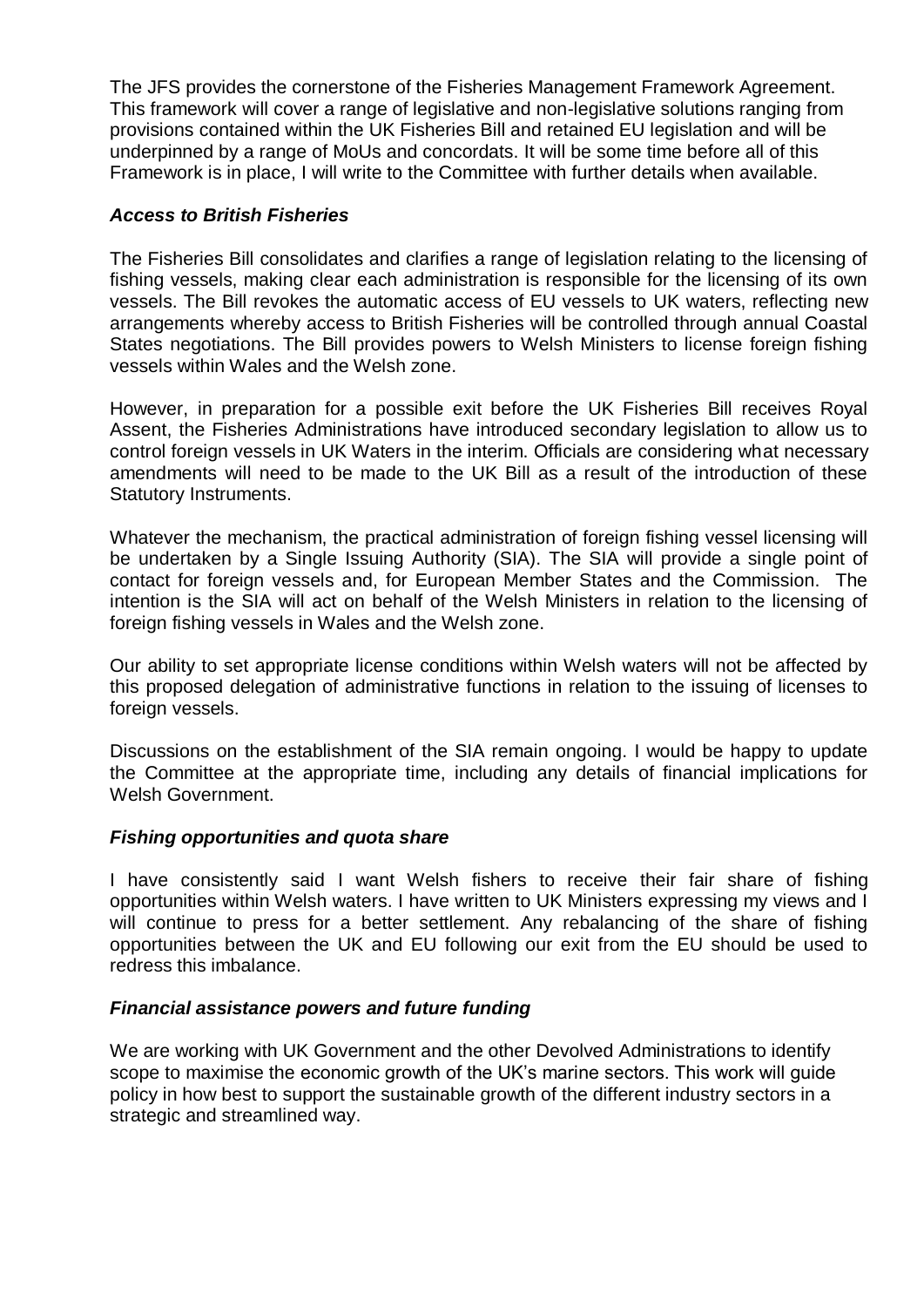### *Access to markets*

Welsh Government is working with industry to grow the Welsh fisheries industry, through the industry led Wales Seafood Strategy.

International markets – careful consideration needs to be given to the fact most of the seafood produced in Wales is exported alive therefore freight times are a consideration for target markets. There are also cultural and religious considerations. Welsh Government promotes its seafood to a global market the largest global seafood trade show in Brussels annually and also through targeted trade missions: 2017 – China, 2018 - Hong Kong.

Domestic markets - the seafood species routinely caught in Wales are not normally those eaten in Wales and the UK and as such it would take a multi-generational change in eating habits to replace the international markets with domestic markets. However, any new quota regime may see a change in species caught and Welsh Government will need to be agile in assisting the industry to establish markets for these products.

### *Brexit and our seas and future fisheries policy*

Brexit and our seas is intended to start a conversation and to inform our future fisheries policy. In order to undertake a meaningful consultation exercise in this respect we first need a better picture of the fisheries management arrangements that will be in place post EU exit. Consequently, the consultation will be published when I am confident we can reflect the latest position.

Regards,

**Lesley Griffiths AC/AM** Gweinidog yr Amgylchedd, Ynni a Materion Gwledig Minister for Environment, Energy and Rural Affairs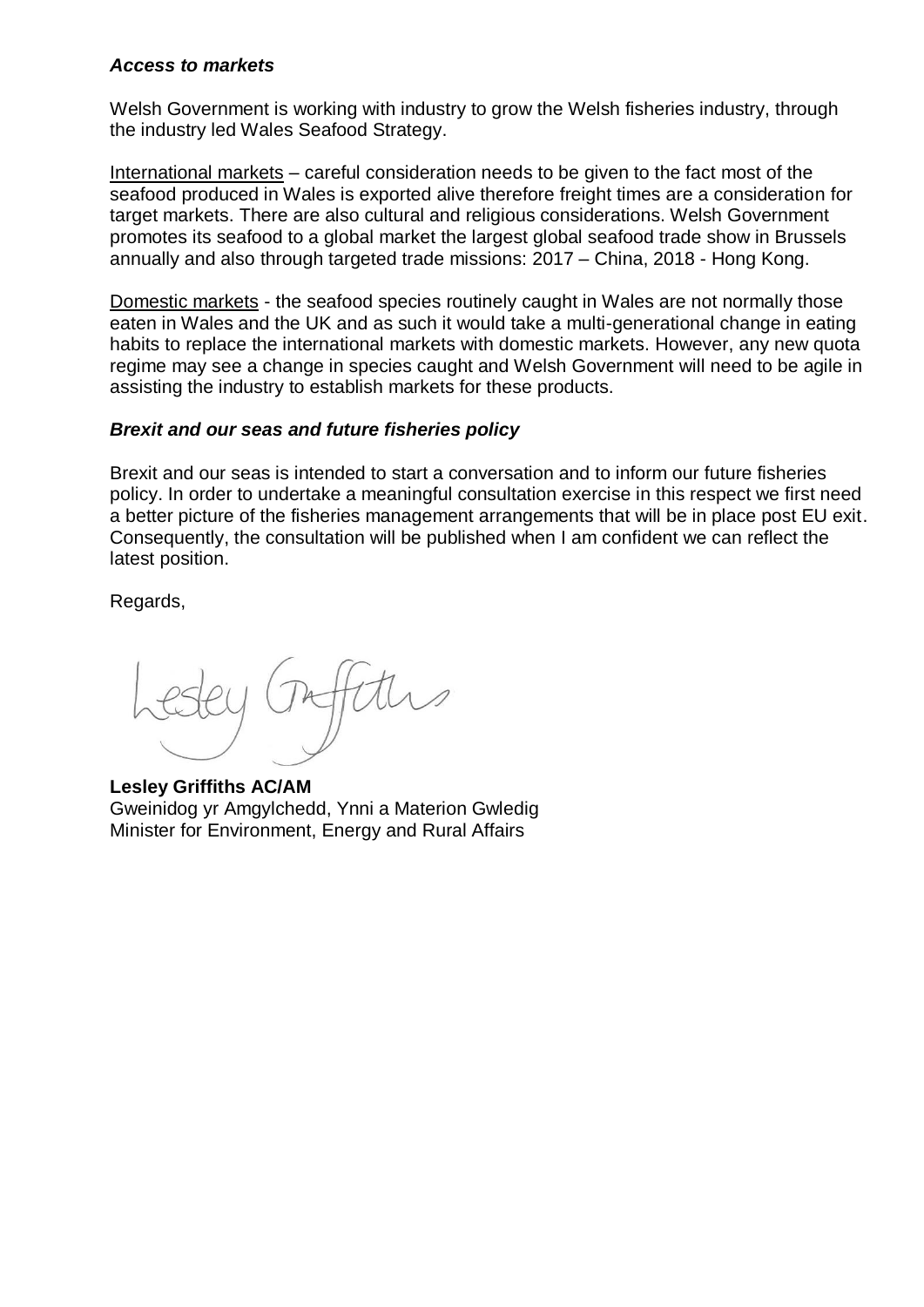# **Welsh Government response to the Constitutional and Legislative Affairs Committee report (published 12 February 2019) on the Welsh Government's Legislative Consent Memorandum on the Fisheries Bill**

| <b>CLAC Recommendation</b>                                                                                                                                                                                                                                                                                                                                                                                                                                | <b>Welsh Government Response</b>                                                                                                                                                                                                                                                                                                                                                                                                                                                                                                                                                                                                                                                                                                 |
|-----------------------------------------------------------------------------------------------------------------------------------------------------------------------------------------------------------------------------------------------------------------------------------------------------------------------------------------------------------------------------------------------------------------------------------------------------------|----------------------------------------------------------------------------------------------------------------------------------------------------------------------------------------------------------------------------------------------------------------------------------------------------------------------------------------------------------------------------------------------------------------------------------------------------------------------------------------------------------------------------------------------------------------------------------------------------------------------------------------------------------------------------------------------------------------------------------|
| <b>Recommendation 1</b>                                                                                                                                                                                                                                                                                                                                                                                                                                   | <b>Accept</b>                                                                                                                                                                                                                                                                                                                                                                                                                                                                                                                                                                                                                                                                                                                    |
| During the debate on the consent motion in<br>respect of the<br>Legislative Consent<br>Memorandum, the Minister should explain<br>her views about the amount of legislative<br>power being provided to the Welsh<br>Ministers through the UK Government's<br><b>Fisheries Bill.</b>                                                                                                                                                                       | The First Minister has written to the Climate<br>Change, Environment and Rural Affairs<br>Committee in general terms on this matter.<br>However, I am happy to explain<br>the<br>Government's view on this during<br>the<br>debate also.                                                                                                                                                                                                                                                                                                                                                                                                                                                                                         |
| <b>Recommendation 2</b>                                                                                                                                                                                                                                                                                                                                                                                                                                   | <b>Accept</b>                                                                                                                                                                                                                                                                                                                                                                                                                                                                                                                                                                                                                                                                                                                    |
| The Minister should write to this Committee<br>to:<br>(i) clarify which provisions within the Bill<br>are necessary solely for the purpose of<br>common UK<br>legislative<br>providing<br>a<br>framework;<br>(ii) clarify which provisions within the Bill<br>(and the legislative competence of the<br>Assembly) are not necessary for the<br>purpose of providing a common legislative<br>framework and in each case the reason for<br>their inclusion; | (i) Clauses $1 - 6$ and Schedule 1 are all in<br>Joint Fisheries Statement.<br>relation to<br>Clauses 9 – 17 and Schedules 2 and 3 are<br>providing common licencing powers, setting<br>clearly who is responsible for licencing<br>which vessels, other provisions within the<br>Bill are necessary for the functioning of the<br>framework, Clauses 31 - 38 and Schedule<br>6.<br>(ii) Brexit has created an urgency to ensure<br>immediate arrangements are in place while<br>preserving our ability to create new systems<br>in the future.                                                                                                                                                                                  |
| (iii) confirm that it is her intention to bring<br>forward a Welsh Fisheries Bill as soon as<br>possible;<br>(iv) explain how a Welsh Fisheries Bill will<br>work with the UK Fisheries Bill, particularly<br>in the context of the common framework.                                                                                                                                                                                                     | At present the Assembly only has<br>legislative competence for fisheries matters<br>in relation to Wales (i.e. the first 12 nautical<br>miles of territorial sea). The Welsh<br>Ministers' Executive Competence in this<br>area, however, extends to both Wales and<br>the Welsh zone. In order to make<br>appropriate provision in primary legislation<br>at this stage, therefore, it was necessary to<br>proceed with the provisions in the UK<br>Fisheries Bill. The Welsh Government has<br>been able to secure the additional<br>legislative competence for the Assembly via<br>the UK Fisheries Bill and, consequently, the<br>Assembly will not suffer with this restriction<br>on its legislative competence as we move |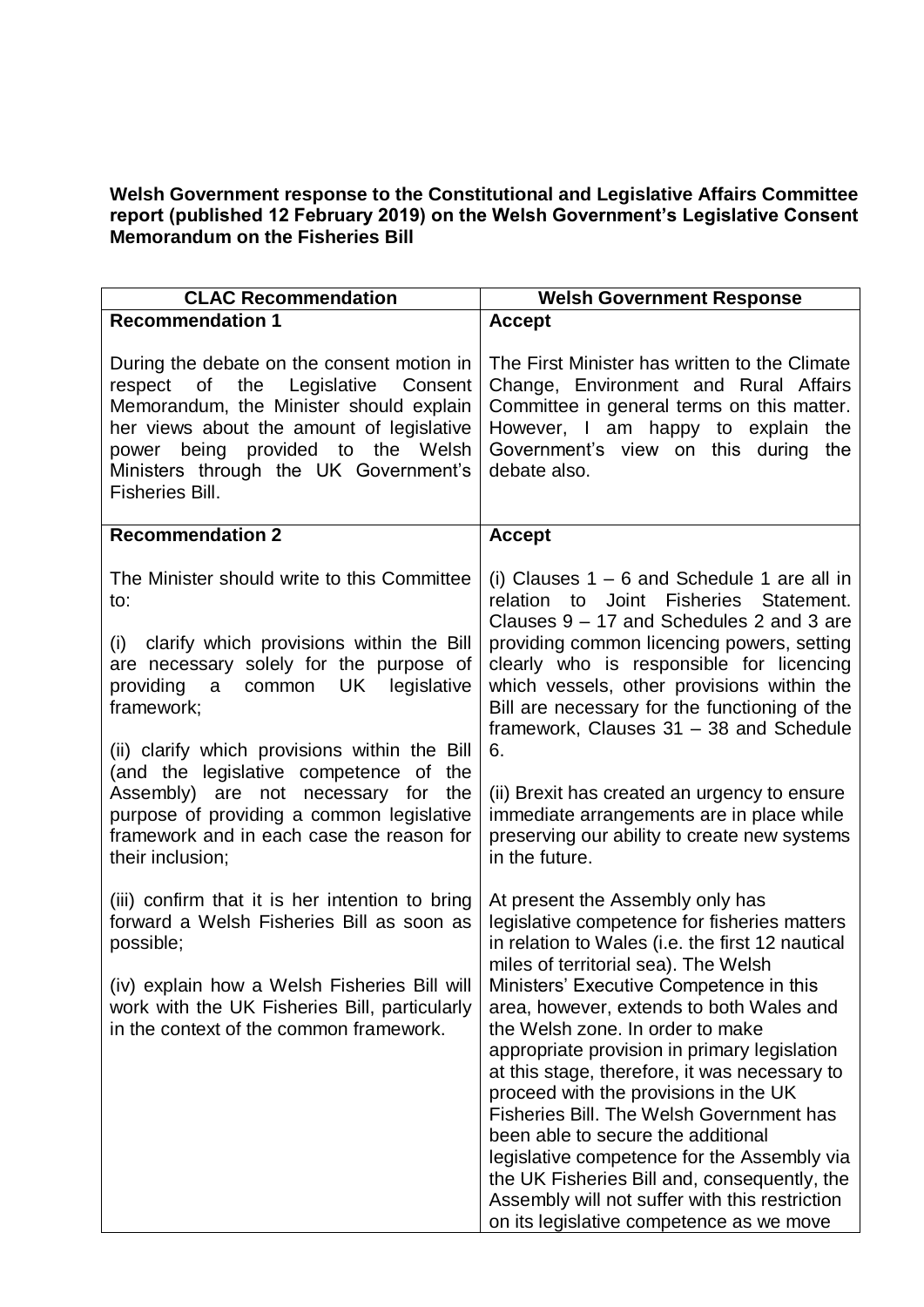|                                                                                                                                                                                                                     | forward.                                                                                                                                                                                                                                                                                                                                                                                                                                                                                                                                                                                    |
|---------------------------------------------------------------------------------------------------------------------------------------------------------------------------------------------------------------------|---------------------------------------------------------------------------------------------------------------------------------------------------------------------------------------------------------------------------------------------------------------------------------------------------------------------------------------------------------------------------------------------------------------------------------------------------------------------------------------------------------------------------------------------------------------------------------------------|
|                                                                                                                                                                                                                     | I see the Welsh provisions, not related to<br>the common framework, as transitional<br>subject to the introduction at the<br>appropriate time of a Welsh Fisheries Bill<br>which is able to include provisions which<br>apply to both Wales and the Welsh zone<br>and Welsh fishing Boats beyond that zone                                                                                                                                                                                                                                                                                  |
|                                                                                                                                                                                                                     | Schedule 4 provides Welsh Ministers with<br>the power to create financial assistance<br>schemes in relation to Wales. Schedule 7<br>provides powers to Welsh Ministers via<br>amendments to the Marine and Coastal<br>Access Act 2009 in relation to the<br>exploitation of the sea fisheries resources.<br>Neither of these provisions could have<br>been included in a Welsh Fisheries Bill at<br>this time as both provisions have elements<br>which apply in the Welsh zone beyond<br>Wales for which the National Assembly for<br>Wales currently has no competence.                   |
|                                                                                                                                                                                                                     | (iii) In regards to a Welsh Fisheries Bill, it is<br>likely we will at some stage need to make<br>further fisheries provisions in a Welsh Act.<br>The powers we are seeking in this UK<br>Fisheries Bill are needed as soon as<br>possible in order to ensure that the<br>operation of Welsh fisheries is as effective<br>as possible. However, until the UK<br>Fisheries Bill has passed through<br>Parliament it is difficult to commit to a<br>timetable. We are dependent on a number<br>of provisions, and in particular the<br>extension of the Assembly's legislative<br>competence. |
|                                                                                                                                                                                                                     | (iv) It is difficult to give a firm answer to this<br>at this time. The final provisions of the UK<br>Fisheries Bill are not yet know but any gaps<br>which become apparent as we move post-<br>Brexit (and having secured the additional<br>legislative competence) can then be dealt<br>with via a Welsh Fisheries Bill.                                                                                                                                                                                                                                                                  |
| <b>Recommendation 3</b>                                                                                                                                                                                             | <b>Reject</b>                                                                                                                                                                                                                                                                                                                                                                                                                                                                                                                                                                               |
| The Minister should seek an amendment to<br>the UK Fisheries Bill to insert a sunset<br>clause in order to ensure there is future<br>clarity about the application of primary<br>legislation on fisheries in Wales. | I see the Welsh provisions, not related to<br>the common framework, as transitional until<br>a Welsh Fisheries Bill is introduced. As and<br>when the future direction of Welsh fisheries<br>management becomes clear, further<br>analysis of the necessary primary powers                                                                                                                                                                                                                                                                                                                  |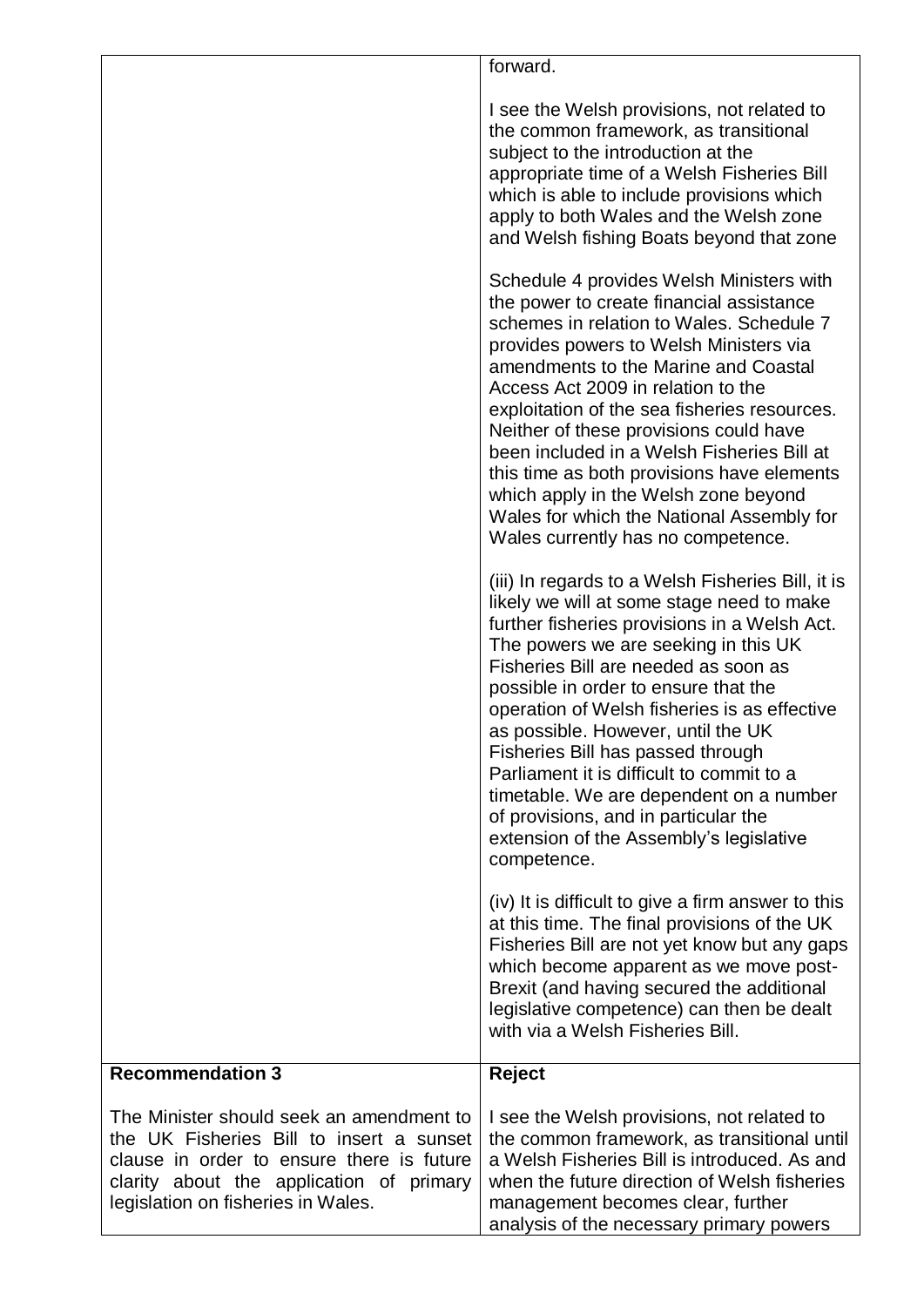|                                                                                                                                                                                                                                                                                                                                                                                                                                                   | can be undertaken and it will only be<br>appropriate to consider the terms of a<br>Welsh Fisheries at this stage.<br>In addition, as I note above, until the UK<br>Fisheries Bill has passed through<br>Parliament it is difficult to commit to a<br>timetable. We are dependent on a number<br>of provisions, and in particular the<br>extension of the Assembly's legislative<br>competence. Currently this is to be<br>commenced by the Secretary of State by<br>an Order. I am seeking for this to be<br>commenced automatically.<br>My position remains therefore it is not<br>appropriate for a sunset clause to be<br>included in the Bill (given the current<br>uncertainties regarding the future<br>management of Welsh fisheries) but I<br>restate my commitment to bring forward<br>Welsh legislation as soon as possible.                                                                                                                                                                                                                                                                            |
|---------------------------------------------------------------------------------------------------------------------------------------------------------------------------------------------------------------------------------------------------------------------------------------------------------------------------------------------------------------------------------------------------------------------------------------------------|-------------------------------------------------------------------------------------------------------------------------------------------------------------------------------------------------------------------------------------------------------------------------------------------------------------------------------------------------------------------------------------------------------------------------------------------------------------------------------------------------------------------------------------------------------------------------------------------------------------------------------------------------------------------------------------------------------------------------------------------------------------------------------------------------------------------------------------------------------------------------------------------------------------------------------------------------------------------------------------------------------------------------------------------------------------------------------------------------------------------|
| <b>Recommendation 4</b>                                                                                                                                                                                                                                                                                                                                                                                                                           | <b>Accept</b>                                                                                                                                                                                                                                                                                                                                                                                                                                                                                                                                                                                                                                                                                                                                                                                                                                                                                                                                                                                                                                                                                                     |
| The Minister should provide an update to<br>the Committee about progress on resolving<br>the Welsh Government's concerns with<br>clause 18<br>of the UK Government's<br>Fisheries Bill, including an explanation of<br>whether the inter-governmental agreement<br>spoken of is likely to be put in place and, if<br>so, if it would, in effect, allow UK Ministers<br>to act in devolved areas without any<br>scrutiny by the National Assembly. | This is a red line for me and we have<br>sought for amendments to the Bill on this<br>matter. We have been unable to reach<br>agreement with the UK Government on an<br>amendment which would expressly resolve<br>this matter. However, I am happy we have<br>made progress on the matter (described<br>below) and I am content with the approach<br>we have agreed with UK Government.<br>To overcome the concerns raised, my<br>officials have worked with Defra to obtain<br>further reassurances. I have reached an<br>agreement with the Secretary of State for<br>Environment, Food and Rural Affairs to set<br>out in the Fisheries MoU, more detail on the<br>intended<br>of<br>the<br>and<br>use<br>power<br>strengthened consultations processes.<br>This will align the work already underway<br>establishing<br>agreed<br>an<br><b>Dispute</b><br>on<br>Mechanism.<br><b>Officials</b><br>Resolution<br>are<br>working together, as a matter of priority, to<br>agree the detail needed. I intend to share<br>the outcome of these discussions in<br>advance of the debate on the consent<br>motion. |
| <b>Recommendation 5</b>                                                                                                                                                                                                                                                                                                                                                                                                                           | Reject                                                                                                                                                                                                                                                                                                                                                                                                                                                                                                                                                                                                                                                                                                                                                                                                                                                                                                                                                                                                                                                                                                            |
| The Minister should work towards including<br>legislative provision for a dispute<br>a -                                                                                                                                                                                                                                                                                                                                                          | I do not accept a legislative provision is<br>necessary on this matter. However, it is                                                                                                                                                                                                                                                                                                                                                                                                                                                                                                                                                                                                                                                                                                                                                                                                                                                                                                                                                                                                                            |